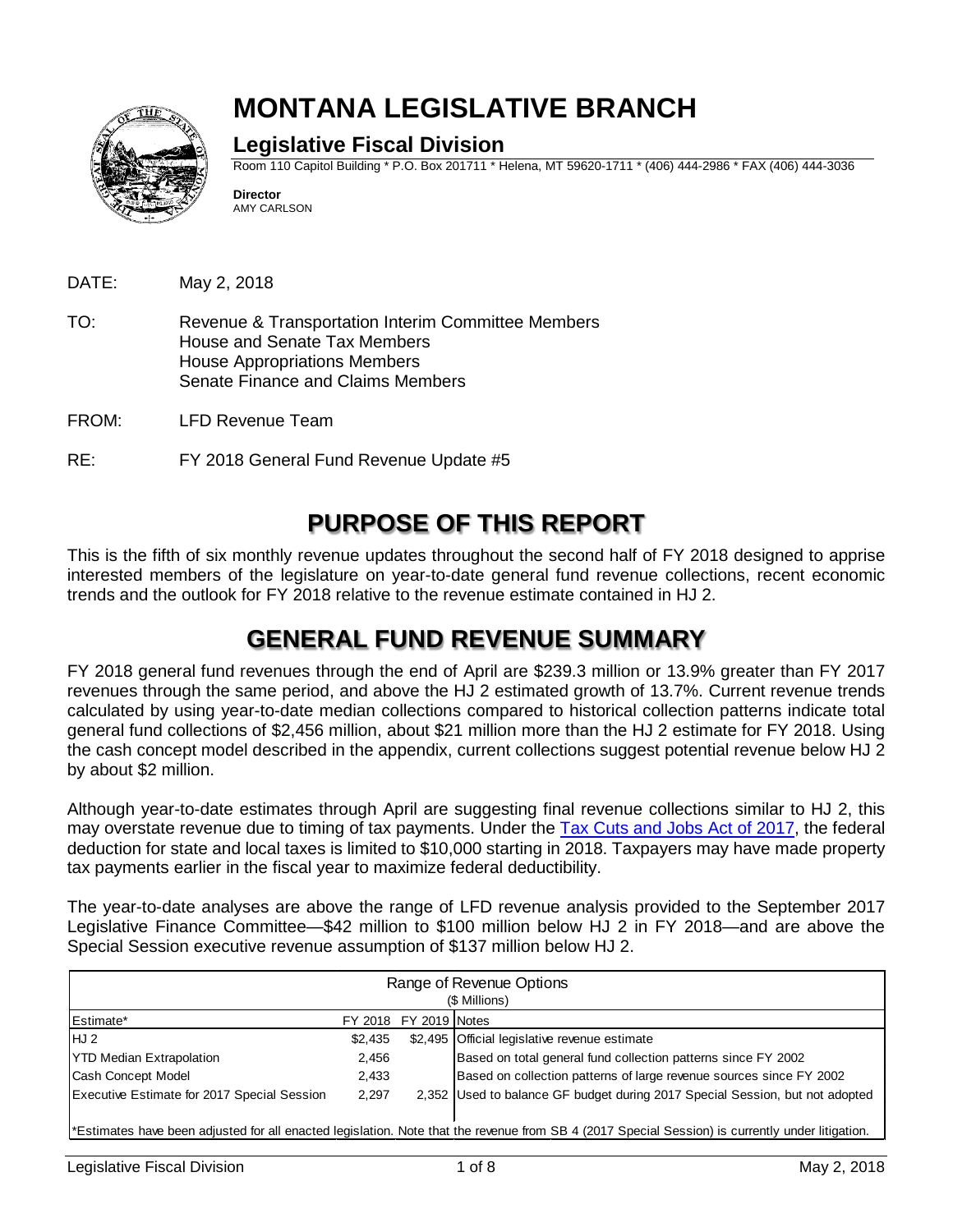#### **Back by Popular Demand: Year-to-Date Revenue Relative to Historical Collection Patterns**

As the fiscal year progresses, the accruing data allows for a closer estimate of final collections based on historical collection patterns. Potential total general fund collections for FY 2018 are calculated using various year-todate percentages—minimum, maximum, median and average since FY 2002. The results are shown in the adjacent chart.

Based on collections through April, the difference between the high and low amounts is about \$182 million, with the median value about \$21 million above the HJ 2 estimate.



### **SB 9 ALLOCATIONS & HB 2 APPROPRIATIONS TO STATE AGENCIES IN THE EVENT OF EXCESS REVENUES**

Per [SB 9 \(2017 Special Session\),](http://leg.mt.gov/bills/specsess/1117/billhtml/SB0009.htm) if the amount of unaudited state general fund revenue and transfers into the general fund received at the end of FY 2018 is more than \$2,264.9 million, excluding transfers in [HB 6](http://leg.mt.gov/bills/specsess/1117/billhtml/HB0006.htm)  [\(2017 Special Session\)](http://leg.mt.gov/bills/specsess/1117/billhtml/HB0006.htm) and any revenue generated by **SB 5 (2017 Special Session)**, then the state treasurer shall notify the Legislative Fiscal Analyst and others of the amount of excess revenue and the following actions will be taken:

- 1. If the excess revenue is less than \$20.0 million, it will remain in the general fund;
- 2. If the excess revenue is \$20.0 million or more, the transfers in HB 6 from the secretary of state enterprise fund and the public service commission state special revenue account are void. In addition, the State Auditor shall remit \$530,825 to the state treasurer by December 15, 2017;
- 3. If the excess revenue is at least \$20.0 million, but no more than \$111.4 million, the excess revenue will be as follows:
	- a. \$20.0 million will remain in general fund
	- b. 50% of the remainder will be transferred to the budget stabilization reserve fund established by [SB 261 \(2017 Regular Session\)](http://leg.mt.gov/bills/2017/billhtml/SB0261.htm)
	- c. 50% of the remainder will be prorated to agencies to proportionally offset the reductions in HB 2. A list of agencies and the amounts offset is provided in SB 9
- 4. If the excess revenue is more than \$111.4 million, all of the above will be followed, and the extra will remain in the general fund.

#### SB 9 Threshold Compared to HJ 2

Note that the \$2,264.9 million threshold in SB 9 is based on the executive's general fund revenue estimate used to call the 2017 November Special Session of the Legislature, which was below HJ 2 by \$137 million in FY 2018.

The HJ 2 estimate for FY 2018 including all enacted legislation from the 2017 regular and special sessions is \$2,434.6 million. If the transfers in HB 6 and revenue anticipated from SB 5 are excluded, the amount would be \$2,402.3 million, which is \$137.4 million above the SB 9 threshold.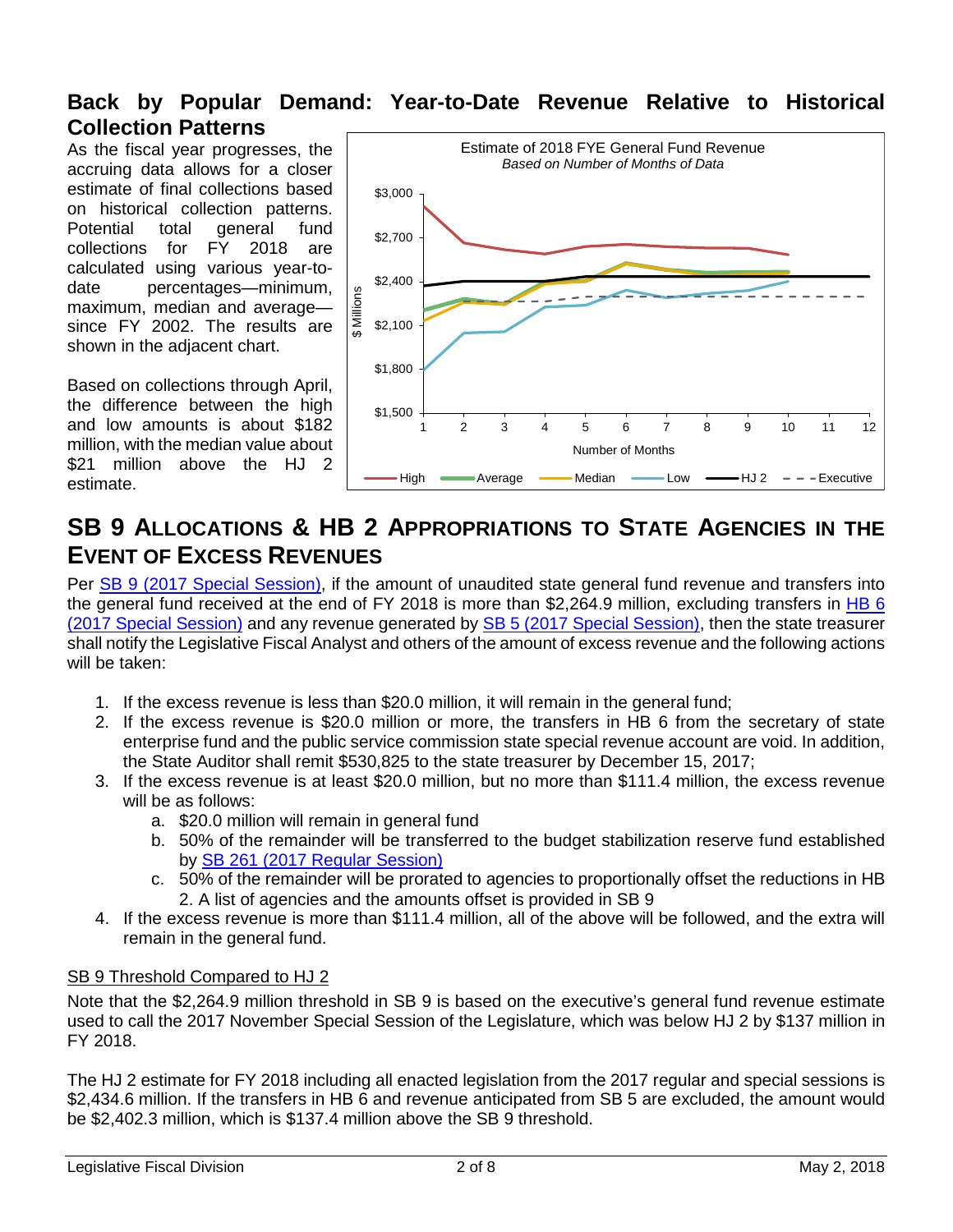### **YEAR-TO-DATE GENERAL FUND REVENUE**

FY 2018 general fund revenues through the end of April are \$239.3 million or 13.9% greater than FY 2017 revenues through the same period, and above the HJ 2 estimated growth of 13.7%. Note that the increase is in part due to legislatively authorized transfers of \$65.6 million posted to All Other Revenue.

| General Fund Revenue Monitoring Report<br>(\$ Millions) |             |                         |           |                   |             |            |            |
|---------------------------------------------------------|-------------|-------------------------|-----------|-------------------|-------------|------------|------------|
|                                                         | Actual      | <b>HJ 2/SS</b>          | HJ 2 Est. | April             | April       | <b>YTD</b> | <b>YTD</b> |
| Revenue Source                                          | FY 2017     | FY 2018                 | % Change  | FY 2017           | FY 2018     | Difference | % Change   |
| Largest Seven Sources                                   |             |                         |           |                   |             |            |            |
| Individual Income Tax                                   |             | \$1,168.225 \$1,320.808 |           | 13.1% \$1,087.463 | \$1,203.725 | \$116.261  | 10.7%      |
| Property Tax                                            | 260.224     | 277.119                 | 6.5%      | 148.557           | 161.932     | 13.375     | 9.0%       |
| Corporation Tax                                         | 133.992     | 168.763                 | 26.0%     | 95.090            | 133.392     | 38.302     | 40.3%      |
| Vehicle Taxes & Fees                                    | 109.197     | 112.956                 | 3.4%      | 80.386            | 80.133      | (0.253)    | $-0.3%$    |
| Oil & Natural Gas Taxes                                 | 46.334      | 49.939                  | 7.8%      | 22.490            | 25.171      | 2.681      | 11.9%      |
| <b>Insurance Tax</b>                                    | 75.558      | 76.003                  | 0.6%      | 59.186            | 54.987      | (4.199)    | $-7.1%$    |
| Video Gaming Tax                                        | 59.956      | 61.904                  | 3.2%      | 44.654            | 46.632      | 1.978      | 4.4%       |
| <b>Other Business Taxes</b>                             |             |                         |           |                   |             |            |            |
| Drivers License Fee                                     | 4.308       | 4.341                   | 0.8%      | 3.441             | 3.671       | 0.230      | 6.7%       |
| <b>Investment Licenses</b>                              | 7.327       | 7.660                   | 4.5%      | 6.981             | 7.297       | 0.315      | 4.5%       |
| Lodging Facilities Sales Tax                            | 21.780      | 23.399                  | 7.4%      | 14.072            | 14.922      | 0.850      | 6.0%       |
| Public Contractor's Tax                                 | 3.078       | 2.540                   | $-17.5%$  | 1.953             | 3.464       | 1.511      | 77.4%      |
| Railroad Car Tax                                        | 3.790       | 3.642                   | $-3.9%$   | 3.530             | 3.329       | (0.201)    | $-5.7%$    |
| Rental Car Sales Tax                                    | 3.402       | 3.357                   | $-1.3%$   | 2.173             | 2.597       | 0.423      | 19.5%      |
| Retail Telecom Excise Tax                               | 15.603      | 15.570                  | $-0.2%$   | 8.594             | 8.075       | (0.519)    | $-6.0%$    |
| Other Natural Resource Taxes                            |             |                         |           |                   |             |            |            |
| Coal Severance Tax                                      | 13.799      | 13.811                  | 0.1%      | 10.979            | 10.491      | (0.488)    | $-4.4%$    |
| <b>Electrical Energy Tax</b>                            | 4.314       | 4.439                   | 2.9%      | 2.791             | 2.958       | 0.166      | 6.0%       |
| Metal Mines Tax                                         | 4.839       | 4.274                   | $-11.7%$  | 2.346             | 3.332       | 0.986      | 42.0%      |
| U.S. Mineral Leasing                                    | 17.322      | 20.497                  | 18.3%     | 11.756            | 12.155      | 0.399      | 3.4%       |
| Wholesale Energy Trans Tax                              | 3.464       | 3.505                   | 1.2%      | 2.413             | 2.407       | (0.006)    | $-0.2%$    |
| <b>Other Interest Earnings</b>                          |             |                         |           |                   |             |            |            |
| Coal Trust Interest Earnings                            | 19.799      | 19.829                  | 0.1%      | 14.770            | 12.827      | (1.944)    | $-13.2%$   |
| <b>TCA Interest Earnings</b>                            | 5.692       | 7.577                   | 33.1%     | 4.099             | 6.947       | 2.848      | 69.5%      |
| Other Consumption Taxes                                 |             |                         |           |                   |             |            |            |
| Beer Tax                                                | 2.998       | 3.072                   | 2.5%      | 2.168             | 2.163       | (0.005)    | $-0.2%$    |
| Cigarette Tax                                           | 30.558      | 30.652                  | 0.3%      | 23.496            | 21.802      | (1.694)    | $-7.2%$    |
| Liquor Excise Tax                                       | 20.366      | 22.265                  | 9.3%      | 15.140            | 15.570      | 0.430      | 2.8%       |
| <b>Liquor Profits</b>                                   | 11.750      | 14.614                  | 24.4%     |                   |             |            |            |
| <b>Lottery Profits</b>                                  | 9.624       | 12.365                  | 28.5%     | 6.472             | 6.639       | 0.167      | 2.6%       |
| <b>Tobacco Tax</b>                                      | 6.247       | 6.815                   | 9.1%      | 4.605             | 4.476       | (0.129)    | $-2.8%$    |
| Wine Tax                                                | 2.429       | 2.584                   | 6.4%      | 1.820             | 1.826       | 0.006      | 0.3%       |
| <b>Other Sources</b>                                    |             |                         |           |                   |             |            |            |
| All Other Revenue                                       | 49.336      | 113.552                 | 130.2%    | 25.783            | 95.007      | 69.224     | 268.5%     |
| <b>Highway Patrol Fines</b>                             | 3.927       | 4.152                   | 5.7%      | 2.852             | 2.709       | (0.143)    | $-5.0%$    |
| Nursing Facilities Fee                                  | 4.635       | 4.305                   | $-7.1%$   | 2.785             | 2.617       | (0.168)    | $-6.0%$    |
| <b>Public Institution Reimbursement</b>                 | 14.264      | 15.718                  | 10.2%     | 9.394             | 8.875       | (0.519)    | $-5.5%$    |
| <b>Tobacco Settlement</b>                               | 3.343       | 2.622                   | $-21.6%$  | 3.343             | 2.768       | (0.575)    | $-17.2%$   |
| Largest Seven Subtotal                                  | 1,853.485   | 2,067.491               | 11.5%     | 1,537.826         | 1,705.971   | 168.144    | 10.9%      |
| Remaining Sources Subtotal                              | 287.994     | 367.154                 | 27.5%     | 187.759           | 258.923     | 71.164     | 37.9%      |
| <b>Grand Total</b>                                      | \$2,141.479 | \$2,434.645             |           | 13.7% \$1,725.585 | \$1,964.893 | \$239.308  | 13.9%      |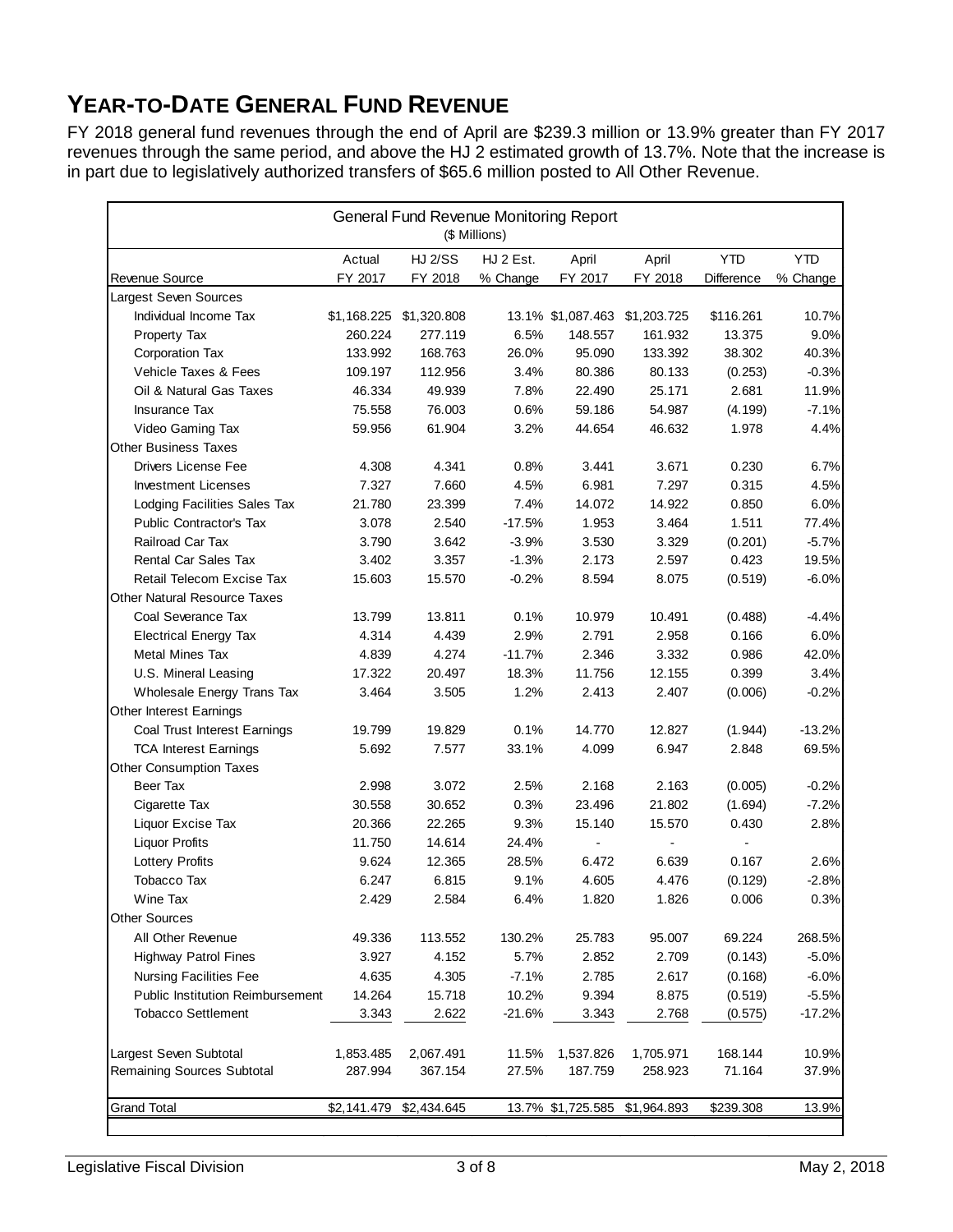### **MAJOR SOURCES**

In FY 2017, the largest seven revenue sources accounted for 87% of total general fund revenue. This section will highlight current trends with each source and further revenue detail if applicable.



#### **Individual Income Tax: Below Estimate**

Individual income tax collections through the end of April are \$116.3 million or 10.7% above the year-to-date collections in FY 2017, but below the 13.1% growth anticipated in HJ 2. The increase is primarily due to strong withholding growth, high December and January estimated payments, and growth in April current year payments.

| Individual Income Tax<br>(\$ Millions)                              |           |           |         |       |  |  |  |
|---------------------------------------------------------------------|-----------|-----------|---------|-------|--|--|--|
| <b>YTD 2018</b><br><b>YTD 2017</b><br>\$ Difference<br>% Difference |           |           |         |       |  |  |  |
| Withholding                                                         | \$805.2   | \$754.4   | \$50.8  | 6.7%  |  |  |  |
| <b>Estimated Payments</b>                                           | 260.8     | 219.6     | 41.1    | 18.7% |  |  |  |
| <b>Current Year Payments</b>                                        | 177.5     | 164.2     | 13.3    | 8.1%  |  |  |  |
| Audit, P&I, Amended                                                 | 32.9      | 29.5      | 3.4     | 11.6% |  |  |  |
| Refunds                                                             | (266.8)   | (253.5)   | (13.2)  | 5.2%  |  |  |  |
| <b>Refund Accrual Reversal</b>                                      | 153.2     | 143.0     | 10.3    | 7.2%  |  |  |  |
| Partnership Income Tax                                              | 33.5      | 25.4      | 8.1     | 32.0% |  |  |  |
| <b>Mineral Royalties</b>                                            | 7.4       | 4.9       | 2.4     | 49.6% |  |  |  |
| Total                                                               | \$1,203.7 | \$1,087.5 | \$116.3 | 10.7% |  |  |  |
|                                                                     |           |           |         |       |  |  |  |

Withholding accounts for over two-thirds of individual income tax and about one-third of total general fund revenue, and is continuing to maintain growth above 6% compared to FY 2017 collections. As shown in the following chart, withholding growth tends to be relatively volatile in the first half of the year, but stabilizes by February, allowing for potential assessments of overall fiscal year withholding growth.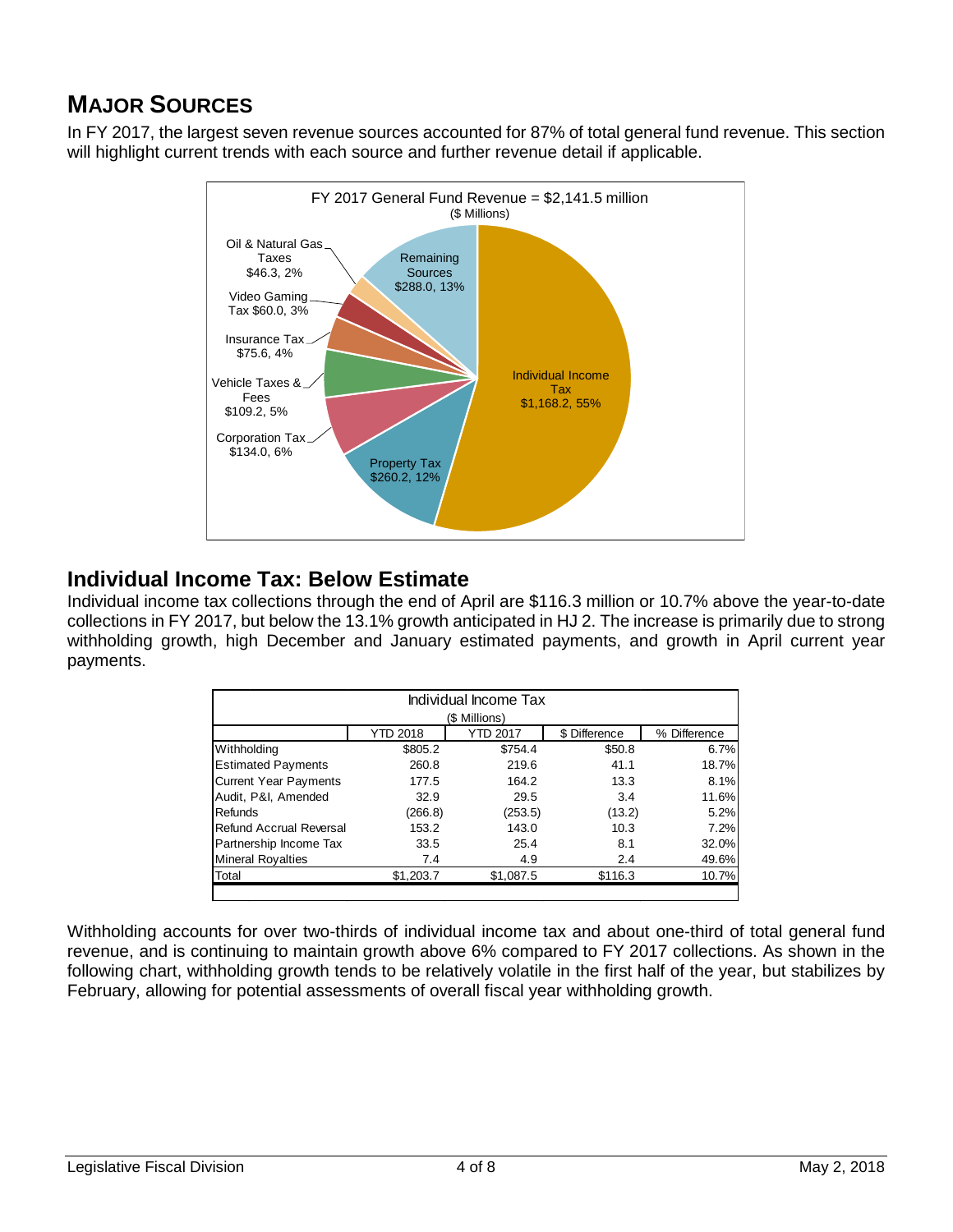

FY 2018 current year payments in April were above FY 2017 by 10.7%. The following chart shows recent years' current year payments, with FY 2018 collections depicted in black.



### **Property Tax: YTD Increase Likely Due to Payment Shifts**

Property tax collections are above last year by \$13.4 million or 9.0%, compared to 6.5% in HJ 2. Property tax has consistently been above HJ 2 year-to-date, but has been moving closer every month and is still expected to come in around HJ 2. The increase compared to last year may be due to some taxpayers paying the full property tax bill in CY 2017 to take advantage of current federal tax deduction rules. Under the [Tax Cuts and](https://www.congress.gov/bill/115th-congress/house-bill/1)  [Jobs Act of 2017,](https://www.congress.gov/bill/115th-congress/house-bill/1) the federal deduction on state and local taxes is limited to \$10,000 starting in 2018.

#### **Corporation Income Tax: YTD Increase Driven by Higher Payments & Audits**

Corporation income tax collections through the end of April are 40.3% or \$38.3 million above this time in FY 2017. The large year-over-year growth has been a result of increased estimated payments, lower refunds, and a large, one-time audit.

| Corporation Income Tax<br>(\$ Millions) |          |                 |               |              |  |  |
|-----------------------------------------|----------|-----------------|---------------|--------------|--|--|
| Account                                 | YTD 2018 | <b>YTD 2017</b> | \$ Difference | % Difference |  |  |
| Corporation Tax                         | \$26.3   | \$25.6          | \$0.8         | 3.0%         |  |  |
| <b>Estimated Payments</b>               | 95.3     | 79.3            | 16.1          | 20.3%        |  |  |
| Refunds                                 | (16.5)   | (25.3)          | 8.8           | $-34.9%$     |  |  |
| Refund Accrual Reversal                 | 3.3      | 3.8             | (0.4)         | $-11.3%$     |  |  |
| Audit, P&I, Amended                     | 24.9     | 11.8            | 13.1          | 110.6%       |  |  |
| Total                                   | \$133.4  | \$95.1          | \$38.3        | 40.3%        |  |  |
|                                         |          |                 |               |              |  |  |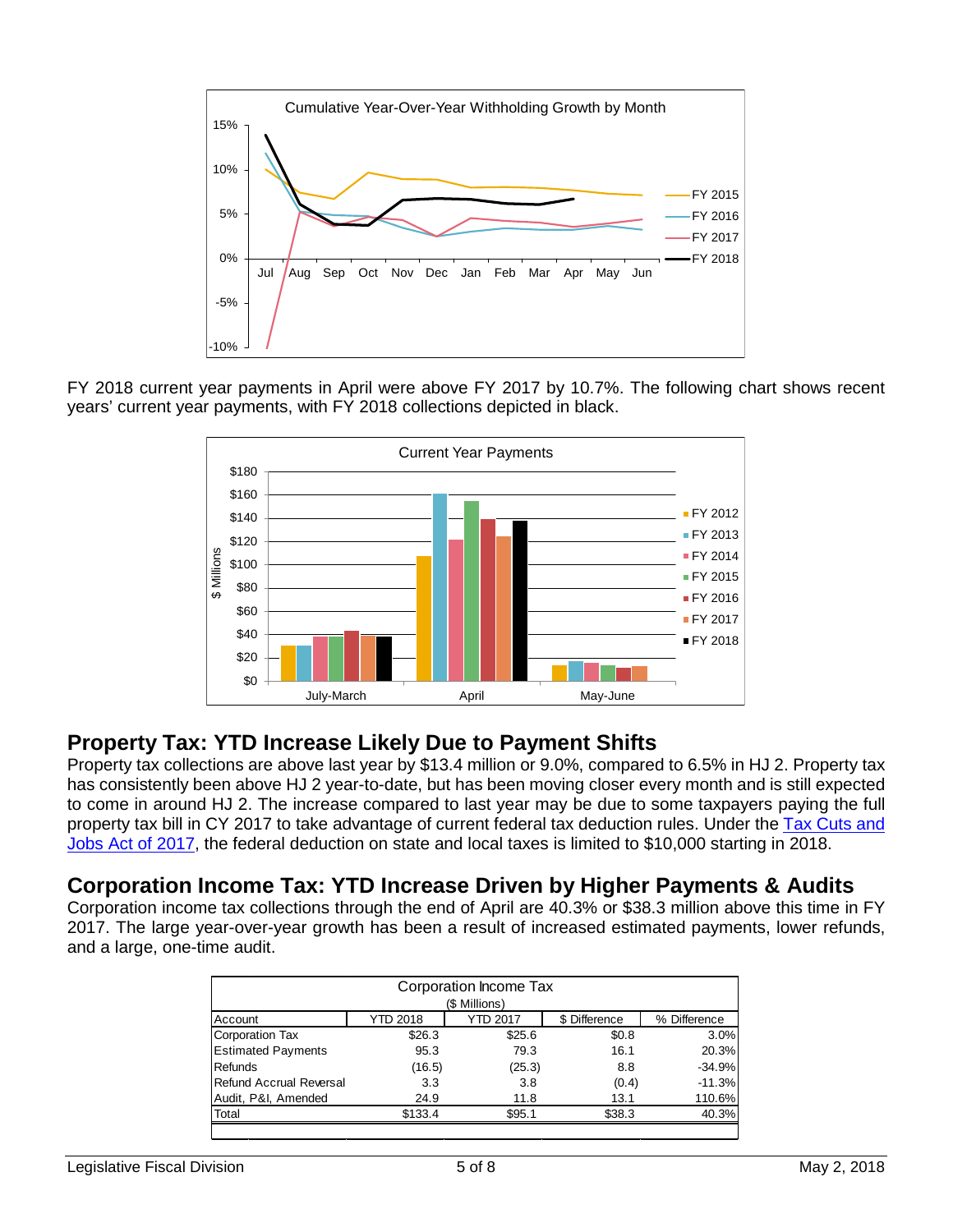#### **Vehicle Fees & Taxes: Currently Below Estimate**

Through April, vehicle taxes and fees are 0.3% or \$0.3 million below collections last year at this time. The timing of payments into the accounting system has been sporadic from month to month; however, this source is expected to end up near HJ 2.

#### **Oil & Natural Gas Production Tax: Above Estimate**

Through April, two of the four oil & gas payments have been booked to the state accounting system. Price increases have offset small decreases in production, and as a result collections are higher than last year. Specifically, collections are 11.9% or \$2.7 million above last year. The year-to-date growth of 11.9% is above the assumed growth of 7.8% in HJ 2.



As the chart above shows, oil production had been declining since the beginning of 2015 through late 2017, as there was at most two rigs operating in the state since early 2015. However, there been a small increase in recent months. The figure below shows Montana's historical oil price compared to West Texas Intermediate (WTI) oil price.

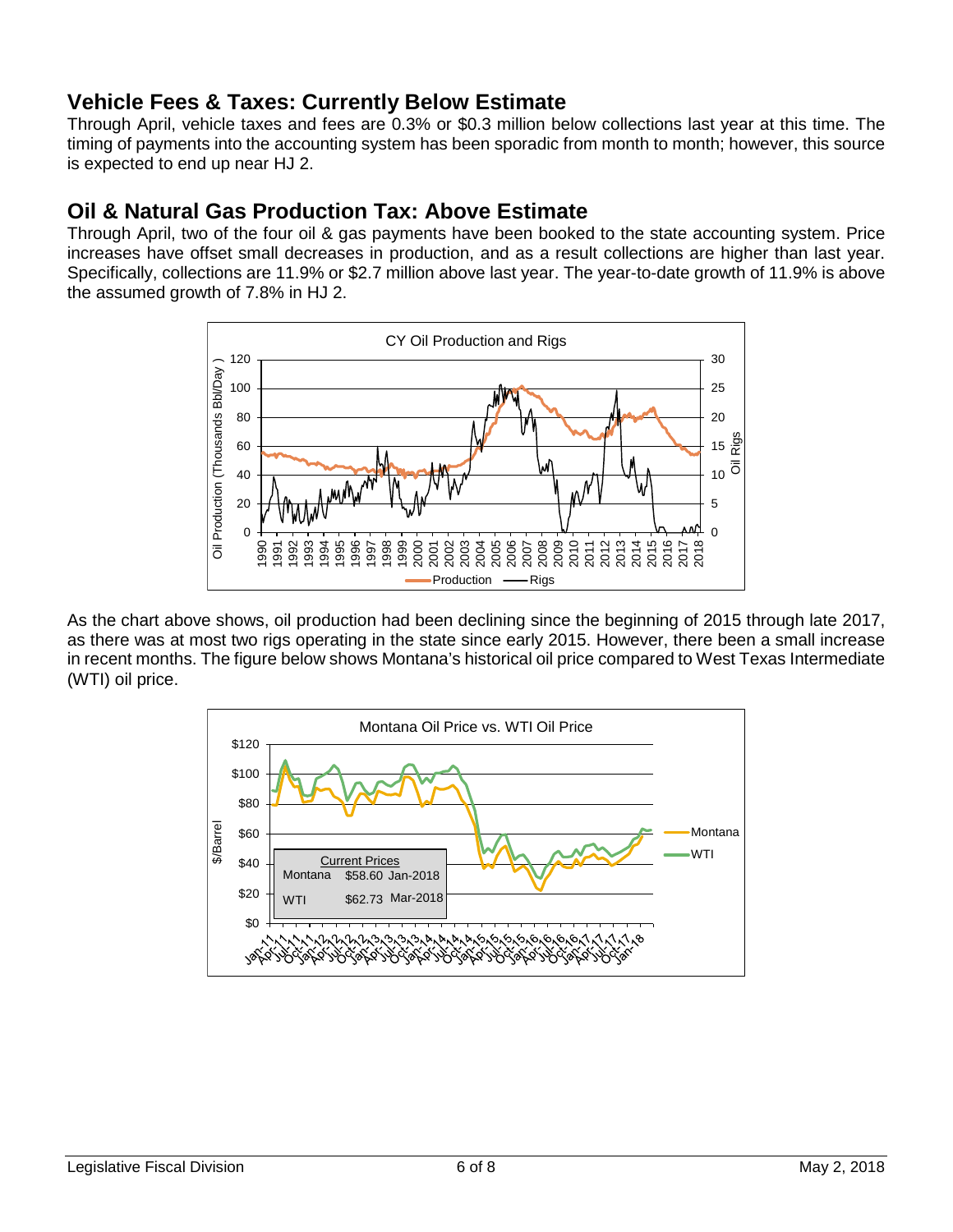#### **Insurance Tax: Currently Below Estimate Due to Late Posting**

Insurance tax collections are 7.1% or \$4.2 million below FY 2017 through April. According to the State Auditor's Office, staff changes have led to delays in coding in recent payments. This source should be back to normal in the coming months.

| <b>Insurance Premiums Tax</b><br>(\$ Millions)                                 |        |        |         |          |  |  |  |
|--------------------------------------------------------------------------------|--------|--------|---------|----------|--|--|--|
| <b>YTD 2017</b><br><b>YTD 2018</b><br>\$ Difference<br>% Difference<br>Account |        |        |         |          |  |  |  |
| Insurance Licencses & Permits                                                  | \$0.0  | \$0.0  | (\$0.0) | $-28.7%$ |  |  |  |
| Premium Insurance Tax                                                          | 45.4   | 46.3   | (0.9)   | $-1.9%$  |  |  |  |
| <b>Fire Marshall Taxes</b>                                                     | 7.6    | 8.4    | (0.8)   | $-9.8%$  |  |  |  |
| Premium Insurance Tax-Yearly                                                   | 0.0    | 0.0    | (0.0)   | $-55.6%$ |  |  |  |
| Surplus Lines Premium Tax                                                      | 0.4    | 2.8    | (2.4)   | $-86.1%$ |  |  |  |
| Captive Premium Insurance Tax                                                  | 1.6    | 1.6    | (0.1)   | $-3.4%$  |  |  |  |
| Total                                                                          | \$55.0 | \$59.2 | (\$4.2) | $-7.1%$  |  |  |  |

#### **Video Gaming Tax: Above Estimate**

Revenue from video gambling is currently \$2.0 million or 4.4% above collections from last year. This source was expected to grow by 3.2% so it is tracking slightly above the HJ 2 estimate.

### **OTHER KEY DIFFERENCES:**

#### **Public Contractors' Tax: Above Estimate**

Public contractors' tax is \$1.5 million or 77.4% above year-to-date collections in FY 2017, and above the 17.5% decline anticipated in HJ 2. There can be a significant time lag between the date of the contract and the reimbursement of the tax through credits or refunds, so large fluctuations in public construction projects have produced unusual future collection patterns in the past.

#### **Coal Trust Interest Earnings: Currently Below Estimate**

To date, coal trust interest earnings are \$1.9 million or 13.2% below collections from one year ago. In FY 2017, \$2.0 million was booked in this account in August, when typically the first large collection doesn't occur until September. This was ultimately offset by low June collections. Final collections should end up near the forecast.

#### **TCA Interest Earnings: Above Estimate**

Treasury cash account interest earnings are \$2.8 million or 69.5% above collections last year at this time, and above the HJ 2 anticipated growth of 33.1%. Short-term interest rates in FY 2018 are slightly lower than expected, so the increase relative to HJ 2 is due to a larger-than-expected daily cash balance.

#### **Cigarette Tax: Below Estimate**

Cigarette tax revenue is \$1.7 million or 7.2% below year-to-date collections in FY 2017. The decline may be attributable to changing consumer preferences.

#### **All Other Revenue: Above Last Year Due to Transfers**

To date, all other revenue collections are \$69.2 million above last year's collections. Legislatively authorized transfers contained in [SB 261 \(2017 Session\)](http://leg.mt.gov/bills/2017/billhtml/SB0261.htm) and [HB 6 \(2017 Special Session\)](http://leg.mt.gov/bills/specsess/1117/billhtml/HB0006.htm) account for \$65.6 million of the year-over-year difference.